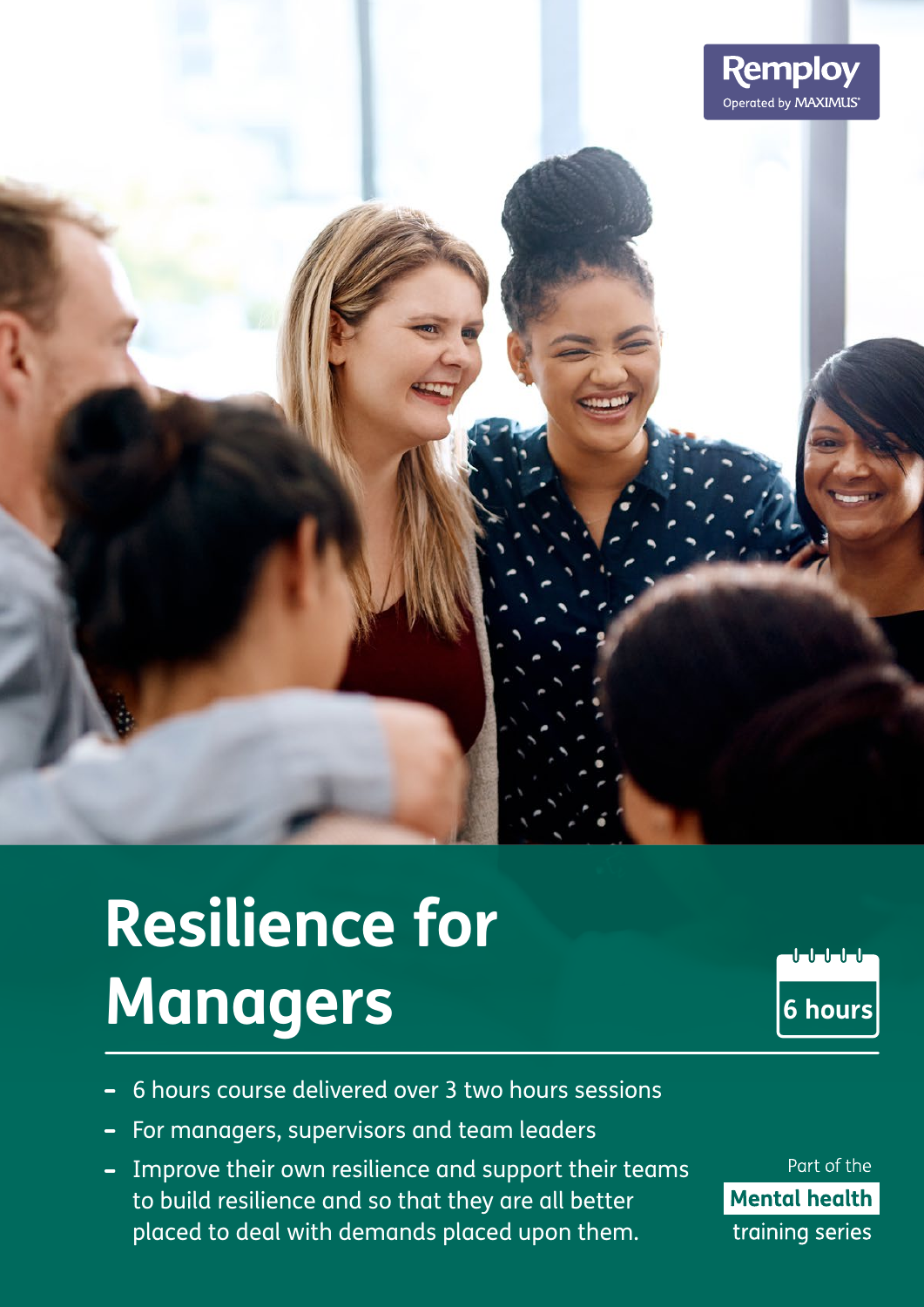

In an era of longer hours, tighter margins and frequent organisational change, stress can undermine both the mental health and performance of employees. Better workplace resilience can support psychological wellbeing and improve the performance of individuals, teams and organisations.

A resilient workforce is better able to deal with demands placed upon them and respond both positively and professionally.

# **Do you:**

- Feel your organisation would benefit from a more resilient workforce as well as reduced absenteeism and presenteeism?
- Want your managers to be able to help their teams to be more resilient and work to their full potential?
- Want your managers to promote and support good mental wellbeing in their teams?
- Have an interest in fostering a high-performance and emotionally resilient workforce?

# **"**

Great interactive session - unpicking resilience and how to develop it. There was an opportunity to reflect and I can directly relate to my own team. The trainer was helpful, knowledgeable and inclusive. Fran, EU Skills

May 2019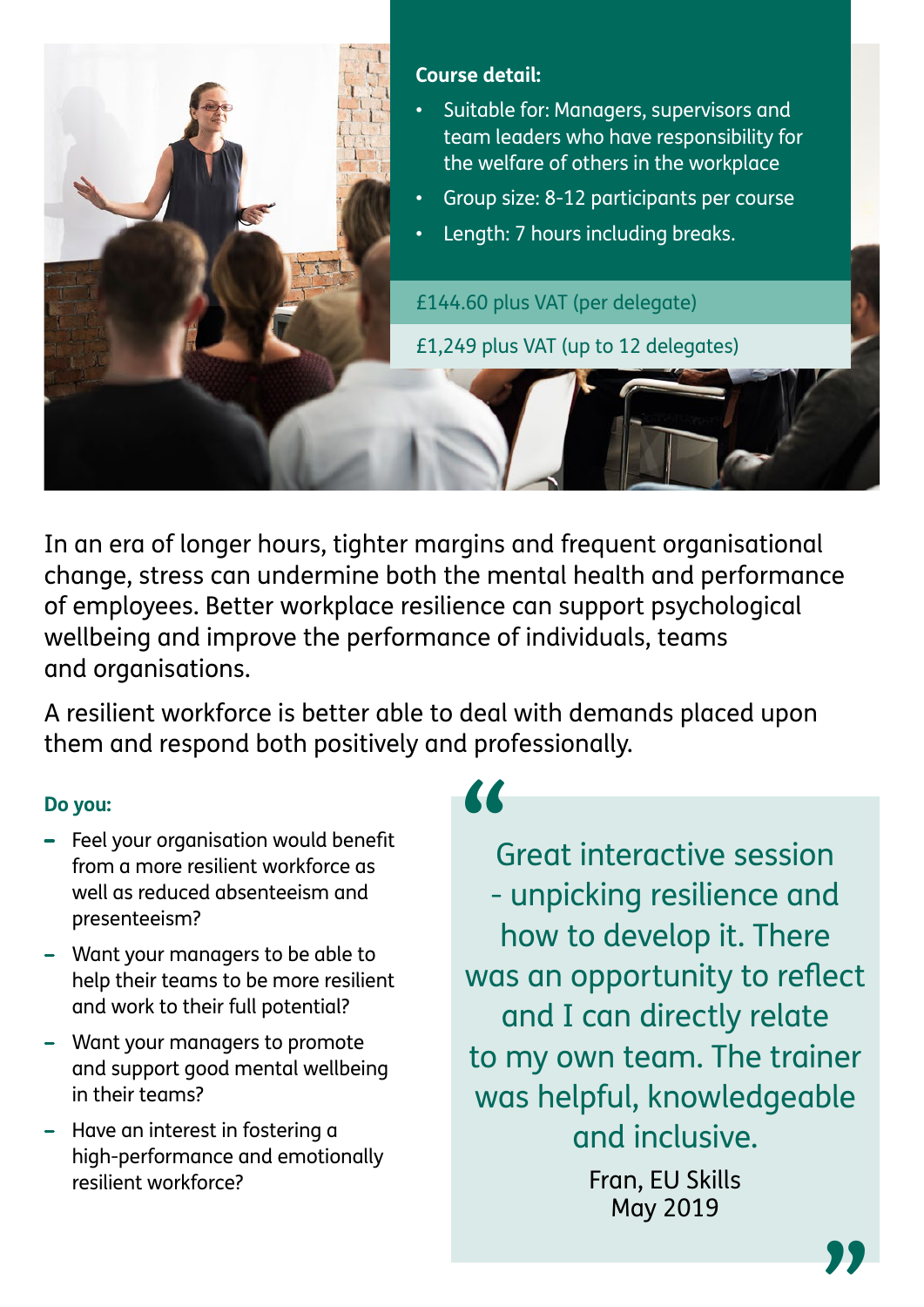### **Course summary**

This 6 hour course provides a safe and open environment for delegates to discuss resilience and how they can influence their team's resilience.

We begin by considering stress from a number of different perspectives and then explore the relationship between stress, wellbeing and performance. Covering the drivers for wellbeing and HSE management standards, we reflect on the impact we can have as managers.

We look at the ingredients for resilience and how we can develop good habits and strategies and provide opportunities for our teams to do so too.

This course provides delegates with the opportunity to reflect on their own own resilience and management style and create their own bespoke action plan to encourage the implementation of the learning gained on the course back in the workplace.

A range of tools, strategies and techniques are explored and practised so delegates are fully equipped to use this following the training at work.

All delegates will receive a comprehensive workbook and certificate of attendance (if required).

# **Key topics**

- What is resilience and why it is important for the individual, team and business
- Recognising the signs and symptoms of stress and understanding the relationship between pressure, stress and performance
- Considering the drivers of wellbeing and HSE management standards, and reflecting on how as a manager, you can influence wellbeing at work



- Exploring the key ingredients for resilience and how you can use the strategies outlined to build your own resilience and also provide opportunities to build their resilience including:
	- Confidence and how to utilise skills and strengths
	- Strengthening social support networks inside and outside of work
	- Identifying and using our sense of purpose
	- Recognising and addressing negative thinking
- Identifying how we can use "Five ways to wellbeing"